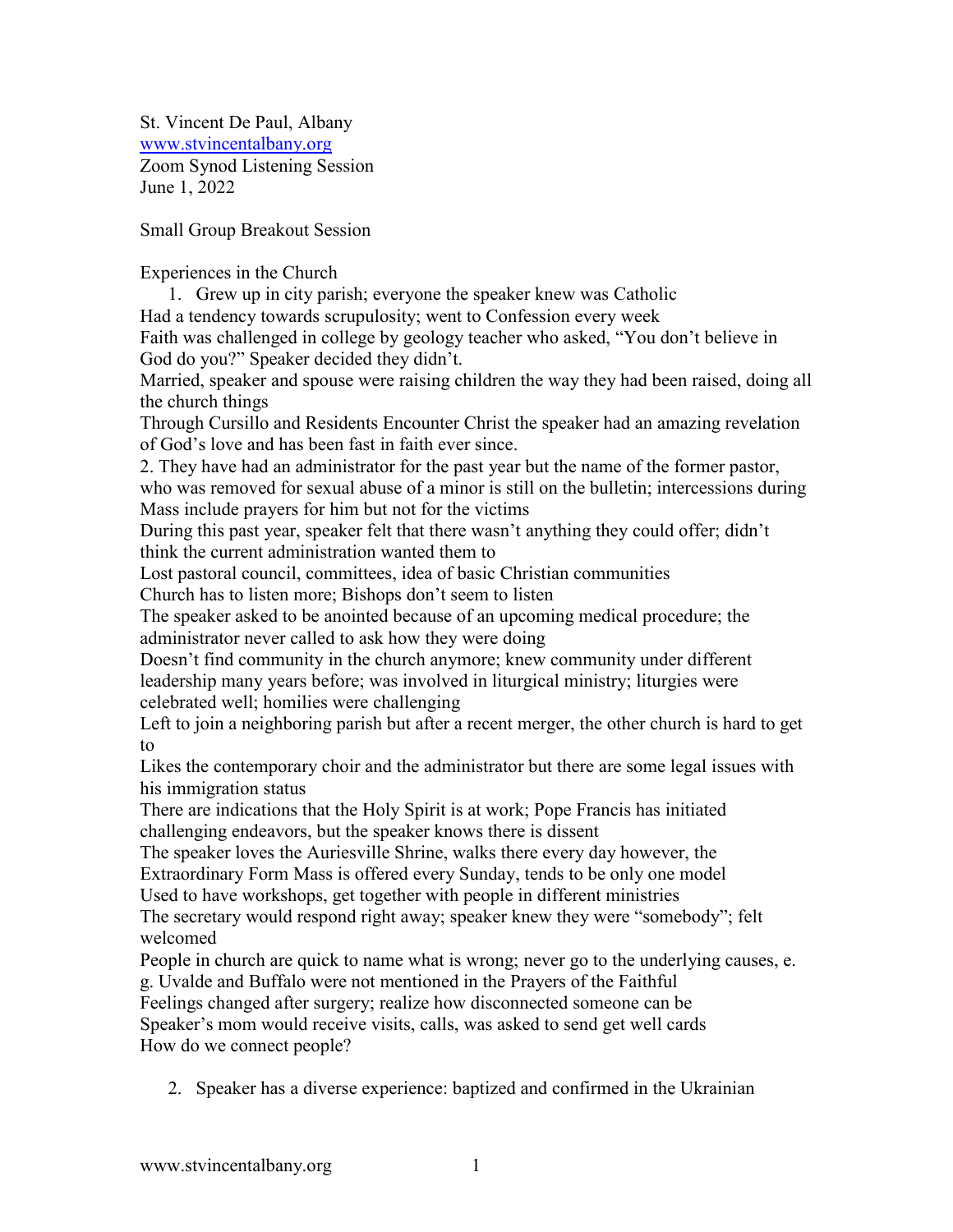Catholic Church then confirmed again in the RC Church Connected with Thich Nat Hanh Ordained Handicapped and in a wheelchair due to an injured spine; accepts the pain as part of God's will Would like to see more diversity Zoom services are helpful

Large Group Report – What were the most significant things heard / felt in your breakout group?

Happy with Vatican II; disappointed with the way it worked out Didn't' open things up for the laity to get more involved Could be more creative in reaching out to the neighborhood Rather than stay with ritual, we should throw in a "real" meal or service activity Get away from "I believe" to "This is what it means to be a Christian." Invite congregants to write ideas down on readings on index cards Dialog homilies

 $Jovs -$ 

Energy present in the community at prayer; manifestation of the Spirit Don't get to God on one's own

Disappointments –

Treatment of LGTBQ people Women restricted from ordination Men recently ordained seem to have received no pastoral formation Church needs to take a hard look at itself and walk the walk Like to see example shown by being more welcoming and inclusive Action needed – to institutionalize the synod process, especially regarding the selection of bishops

Concerns –

Been in a lot of churches: quality of homilies is generally poor; do not address the conditions of the world, e.g. the idolatry of guns or consumerism Need for a new evangelization; we are living in a pagan culture Much of church teaching is based on natural law which doesn't take into consideration modern science

Church teaching must be based on reality: theology and scriptures; people should learn what to take literally and not; need to think about how and what is taught The Church has a lot of substance to offer

A lot of the references to God are metaphysical: Jesus is neither lamb nor cornerstone. The canonical doctrine of reception: if a teaching is not received it is not valid

Importance of inclusivity and against racism: seamless garment of life